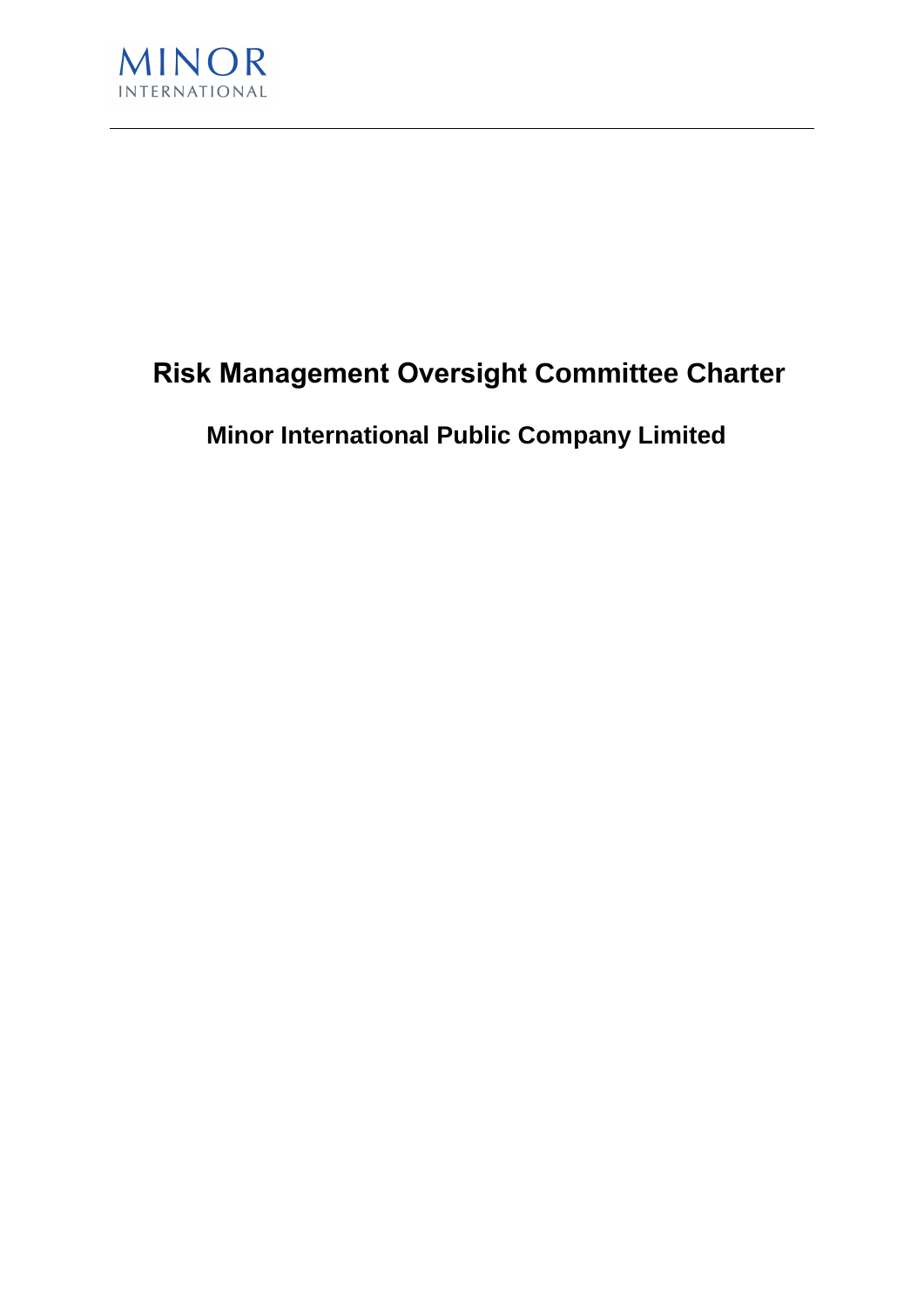#### **Risk Management Oversight Committee**

The Risk Management Oversight Committee assists the board in its oversight of the Company's management of key risks, including strategic and operational risks, as well as the guidelines, policies and processes for monitoring and mitigating such risks.

Risk Management Oversight Committee Members:

| <b>Name</b>                    | <b>Position</b>                               |
|--------------------------------|-----------------------------------------------|
| 1. Mr. Charamporn Jotikasthira | Chairman                                      |
| 2. Ms. Camille Ma              | Member                                        |
| 3. Mr. Niti Osathanugrah       | Member                                        |
| 4. Mr. John Scott Heinecke     | Member                                        |
| Mr. Chaiyapat Paitoon          | Risk Management Oversight Committee Secretary |

## **Risk Management Oversight Committee Charter**

The Risk Committee of the Board of Directors of the Company shall consist of a minimum of three directors. Members of the committee shall be appointed and may be removed by the Board upon the recommendation of the Nominating and Corporate Governance Committee. At least one member of the Committee shall be independent director and shall satisfy the Company's independence guidelines.

The purpose of the Committee shall be to assist the Board in its oversight of the Company's management of key risks, including strategic and operational risks, as well as the guidelines, policies and processes for monitoring and mitigating such risks.

The Chairman of the Committee shall coordinate with the Chairman of the Audit Committee to assist the Audit Committee in its review of the Company's risks that have been delegated to the Audit Committee in its charter.

Risk assessment and risk management are the responsibility of the Company's management. The Committee has an oversight role and in fulfilling that role, it relies on the reviews and reports described below.

The Committee shall have the following authority and responsibilities:

1. To review and discuss with management the Company's risk governance structure, risk assessment and risk management practices and the guidelines, policies and processes for risk assessment and risk management.

2. To review and discuss with management the Company's risk appetite and strategy relating to key risks, including credit risk, liquidity and funding risk, market risk, operational risk and reputational risk, as well as the guidelines, policies and processes for monitoring and mitigating such risks.

3. To discuss with the Company's Risk Management Steering Committee the Company's risk assessment and risk management guidelines, policies and processes, as the case may be. The Committee shall meet separately at least twice a year with the Company's Risk Management Steering Committee.